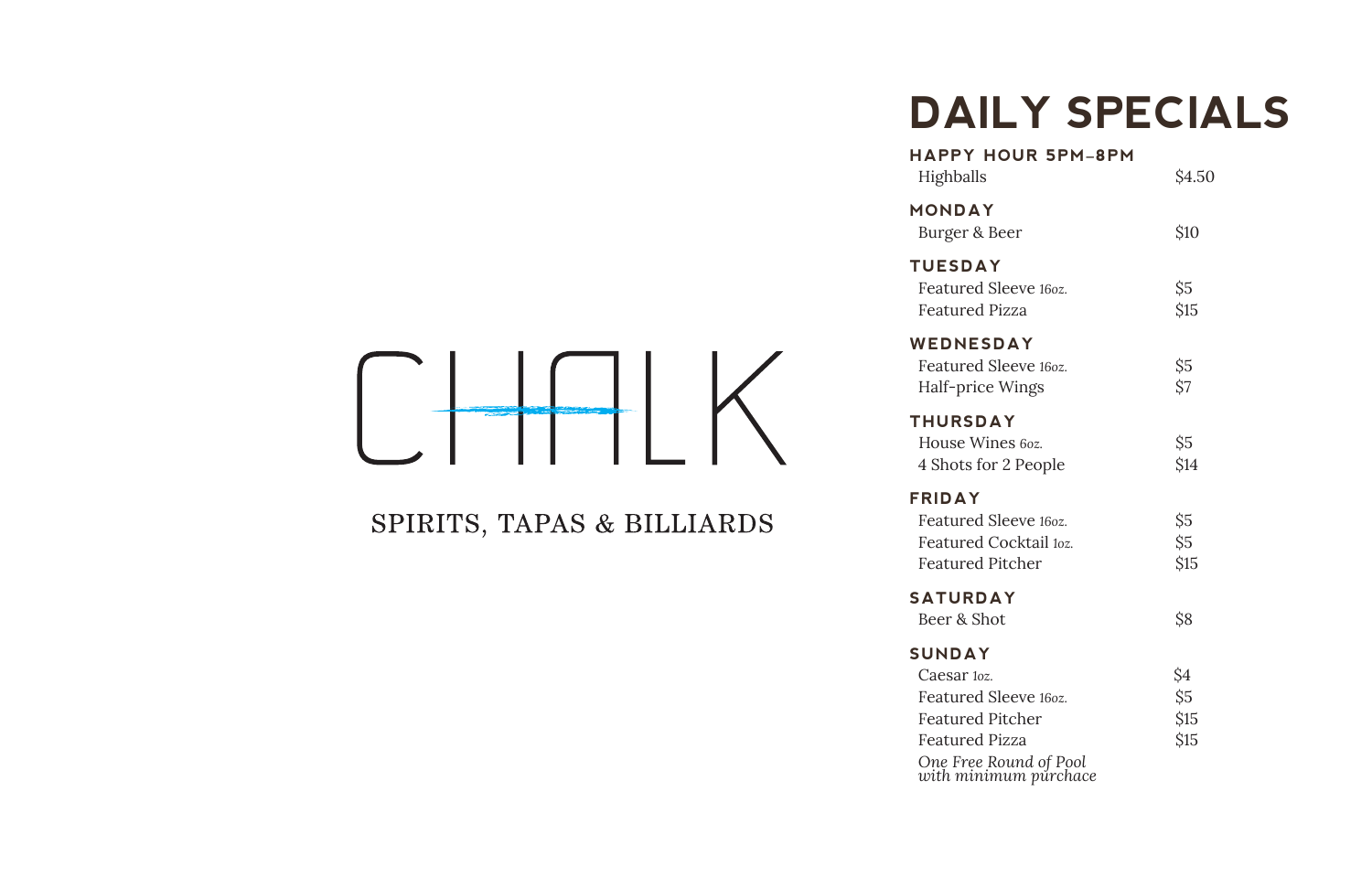# WINE O'CLOCK it's

Indulgent, obliging and always appropriate; because it's always Wine O'Clock somewhere.

**WHITE** *by the glass* **Chardonnay** *6oz* 5.95 *9oz* \$9.95 \$ \$ **Pinot Grigio** *6oz* \$5.95 *9oz* \$9.95 **Sauvignon Blanc**

*6oz* \$5.50 *9oz* \$9.95

**RED** *by the glass* **Merlot** *6oz*  $$6.25$   $9$ oz  $$9.95$ 

**Cabernet Sauvignon** *6oz* \$6.95 *9oz* \$9.95

**Shiraz** *6oz* \$6.95 *9oz* \$9.95

# **COCKTAILS**

somewhere **MOSCOW MULE 1 OZ.** *House Vodka mixed with Ginger beer and topped with fresh lime juice* ........ .\$8

**ROSEMARY PALOMA 1 OZ.** *Rosemary syrup mixed with tart pink grapefruit juice and Tequila* ............... \$7

**NEGRONI 1.5 OZ.** *Gin, Campari, and Rosso shaken and served over ice* ............ .\$8

**DARK AND STORMY 1 OZ.** *Gosling black seal rum mixed with ginger beer and topped with a lemon wedge*  \$8

**CHEAP DATE 1 OZ.** *Bohls Banana, Red Sour, Pineapple and Cranberry* ............. .\$6

**PURPLE PASSION 1 OZ.** *House Vodka mixed with Blue Bols, cranberry juice and club soda* **. . . . . . . . .**\$7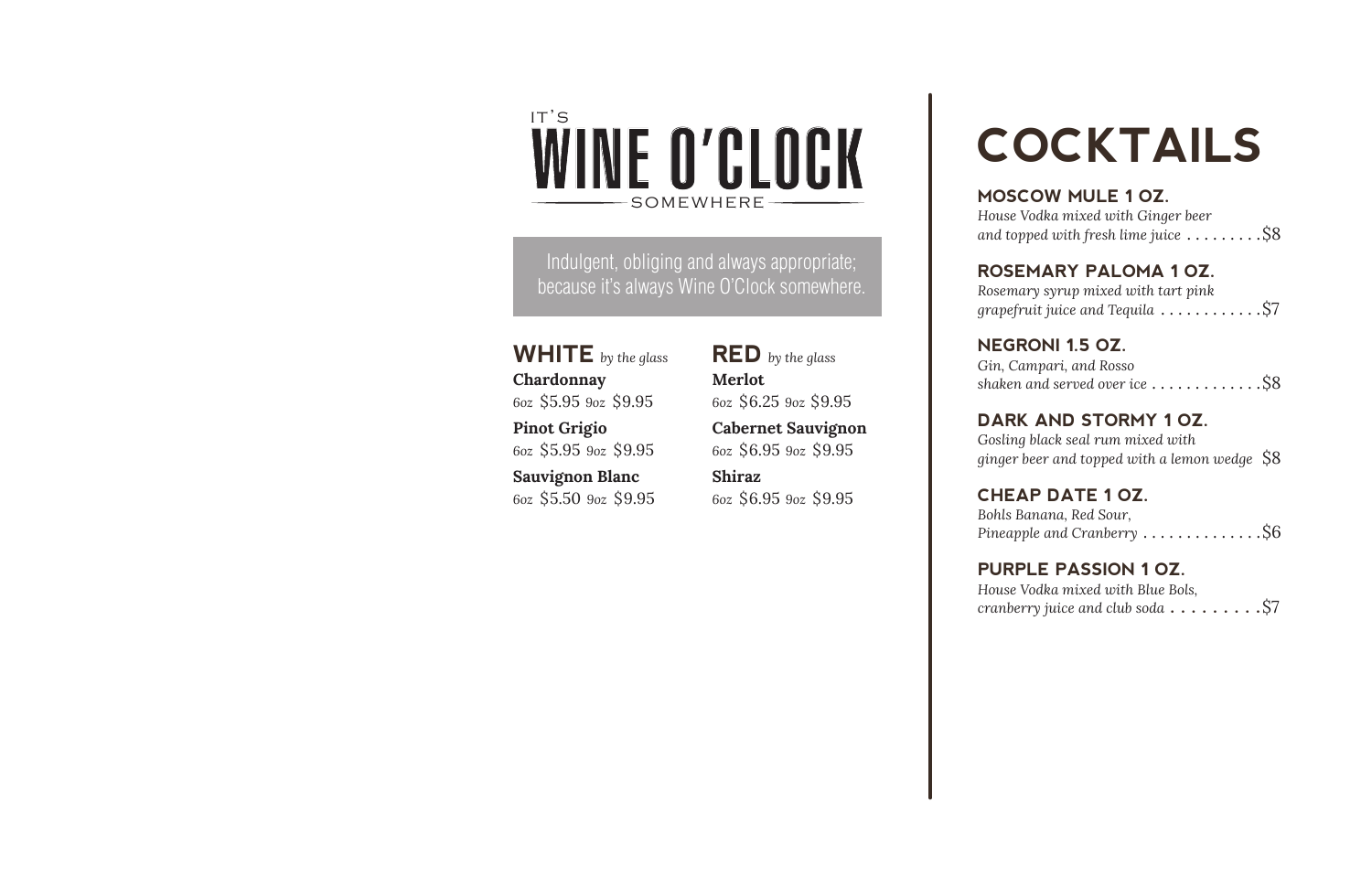### **LIQUORS**

### **BOURBON 1 OZ.**

| Jack Daniels  \$7.5                   |
|---------------------------------------|
| Crown Royal $\dots \dots \dots$ \$7.5 |
| Maker's Mark  \$8                     |
| Woodford Reserve  \$9                 |

### **RYE 1 OZ.**

| Wiser's Special Blend \$7.5                  |  |
|----------------------------------------------|--|
| Crown Royal $\dots \dots \dots$ \$7.5        |  |
| Seagrams $\ldots \ldots \ldots \ldots$ \$6.5 |  |

### **SCOTCH 1 OZ. SINGLE MALT**

| Glenlivet $12$ year $\dots\dots\dots$ \$9 |
|-------------------------------------------|
| Glenlivet 18 year \$13                    |
| Dalwhinnie 15 year \$12                   |
| Oban 14 year  \$13                        |
| Talisker \$12                             |

### **SCOTCH BLENDED, 1 OZ.**

Ballantine's Finest ......... \$7 Chivas Regal *12 year* ...... . \$9 Johnnie Walker Red Label . . . \$8

### **IRISH WHISKEY 1 OZ.**

Jameson ................. . \$7

### **WHITE RUM 1 OZ.**

| Bacardi White  \$7.5      |  |
|---------------------------|--|
| Captain Morgan White  \$7 |  |
| Malibu Coconut  \$7       |  |

**GOLD RUM 1 OZ.** Appleton Estates ......... \$8

**DARK RUM 1 OZ.** Captain Morgan Dark .... . \$7 Goslings Black Seal ...... . \$8

### **SPICED RUM 1 OZ.**

Kraken Dark Spiced ...... . \$8 Sailor Jerry's Spiced ...... . \$7 Captain Morgan Spiced ... . \$7

### **VODKA 1 OZ.**

| Smirnoff  \$6.5                            |
|--------------------------------------------|
| Smirnoff Raspberry  \$6.5                  |
| Stolichnaya Vanilla  \$6.5                 |
| Stolichnaya Blueberry \$6.5                |
| Absolute Lemon  \$6.5                      |
| Van Gogh Espresso  \$8                     |
| Kettle One  \$9                            |
| Russian Standard  \$8                      |
| Grey Goose $\dots \dots \dots \dots$ . \$9 |
|                                            |

### **BRANDY 1 OZ. COGNACS**

| Courvoisier VSOPS9  |  |
|---------------------|--|
| Hennessy $VS$ \$8   |  |
| D'eaubonne $VS$ \$9 |  |

### **LIQUEUR 1 OZ.**

| Bailey's \$8                               |
|--------------------------------------------|
| Khalua \$8                                 |
| Frangelico $\dots\dots\dots\dots\dots$ \$8 |
| Grand Marnier \$8                          |
| Sambuca  \$8                               |
| Drambuie \$8                               |
| Fireball  \$7                              |
| Ameretto $\dots\dots\dots\dots\dots$ \$8   |

### **GIN 1 OZ.**

| Gordons $\dots \dots \dots \dots$ . \$6.5 |
|-------------------------------------------|
| Tangueray $\dots\dots\dots\dots$ \$7.5    |
| Tanqueray Ten \$8                         |
| Bombay \$7.5                              |
| Hendrix \$8                               |

| $TRY$ LOCAL! All listed below are loz. \$8 |  |                                                       |  |
|--------------------------------------------|--|-------------------------------------------------------|--|
|                                            |  | UNRULY VODKA • UNRULY GIN • VICTORIA VODKA • STUMP GI |  |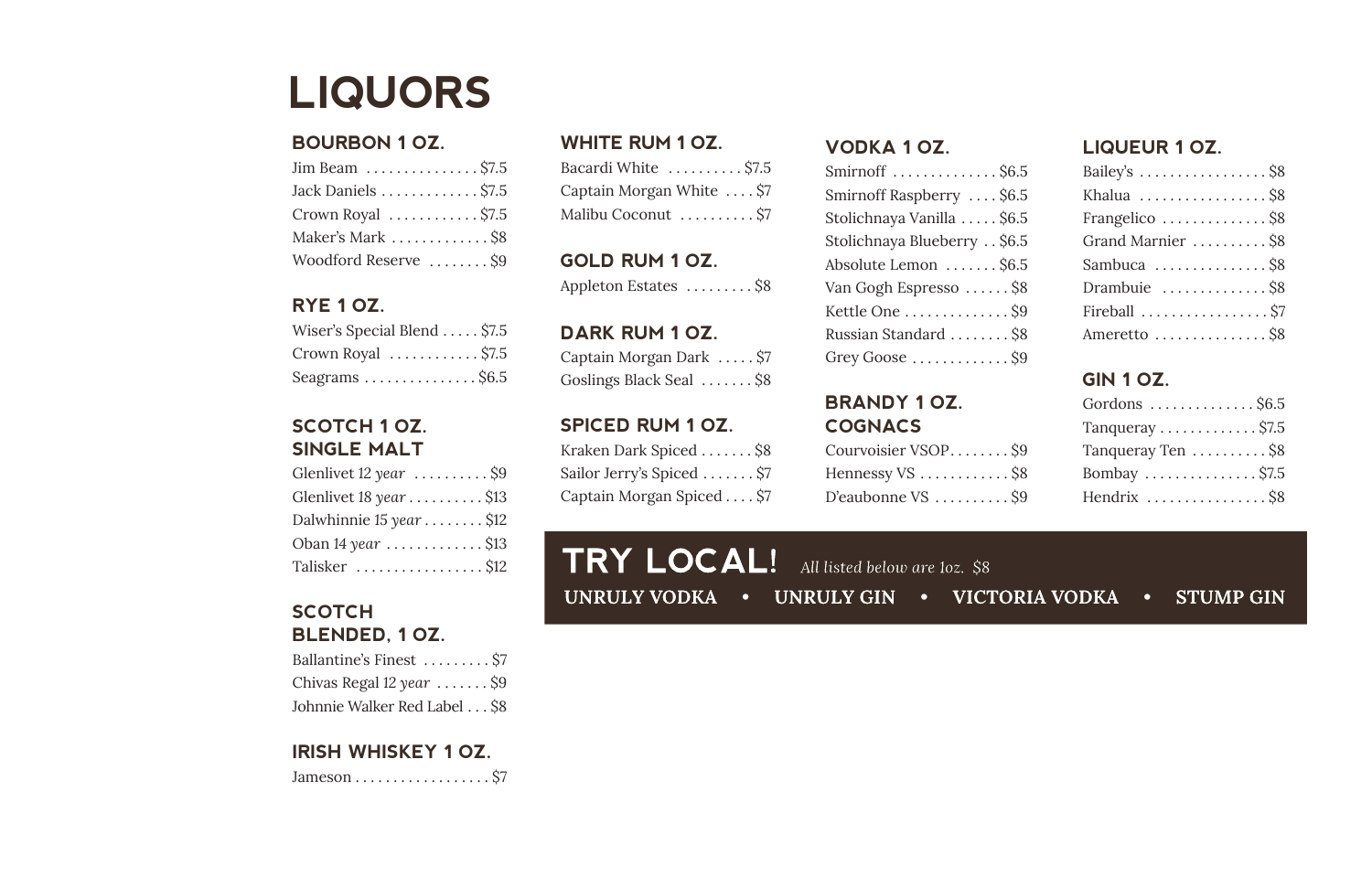### Keith's IPA **"FLOURLESS" BROWNIE** \$9 <sup>½</sup> .............. . \$6 **BEER** *341-355 ml.* **DOMESTIC BOTTLE** Budweiser ............... \$6 Bud Light ............... . \$6 Canadian ............... . \$6 Coors Light ............. . \$6 Kokanee ................ . \$6 Lucky Lager . . . . . . . . . . . . . \$6 MGD .................. . \$6 Keith's Amber ........... . \$6

### **DRAUGHT**

16oz Pints .............. . \$6

### **IMPORT BEERS**

| Stella  \$7   |  |  |  |  |  |  |  |  |  |
|---------------|--|--|--|--|--|--|--|--|--|
|               |  |  |  |  |  |  |  |  |  |
| Heineken  \$7 |  |  |  |  |  |  |  |  |  |

### **CIDERS / COOLERS**

| Strong Bow Cider |
|------------------|
| $500ml$ \$8      |
| Smirnoff Ice     |
| $330ml$ \$6      |

# **SWEETS**

### **CHOCOLATE MOUSSE CHUNK CHEESECAKE** \$9 1/2

Chocolate Mousse with chunks of Cheesecake on a chewy Sponge base, topped with Caramel Drizzle, Almonds and Walnuts.

### **TURTLE MOLTEN LAVA CAKE** \$9 1/2

Moist and Fudgy Chocolate Lava Cake with oozing Caramel center.

It may be gluten free, but it is definitely not flavour free. Our Super Rich Brownie is sure to please!

# **ANY ONE DESSERT AND TWO SPECIALTY COFFEE \$15**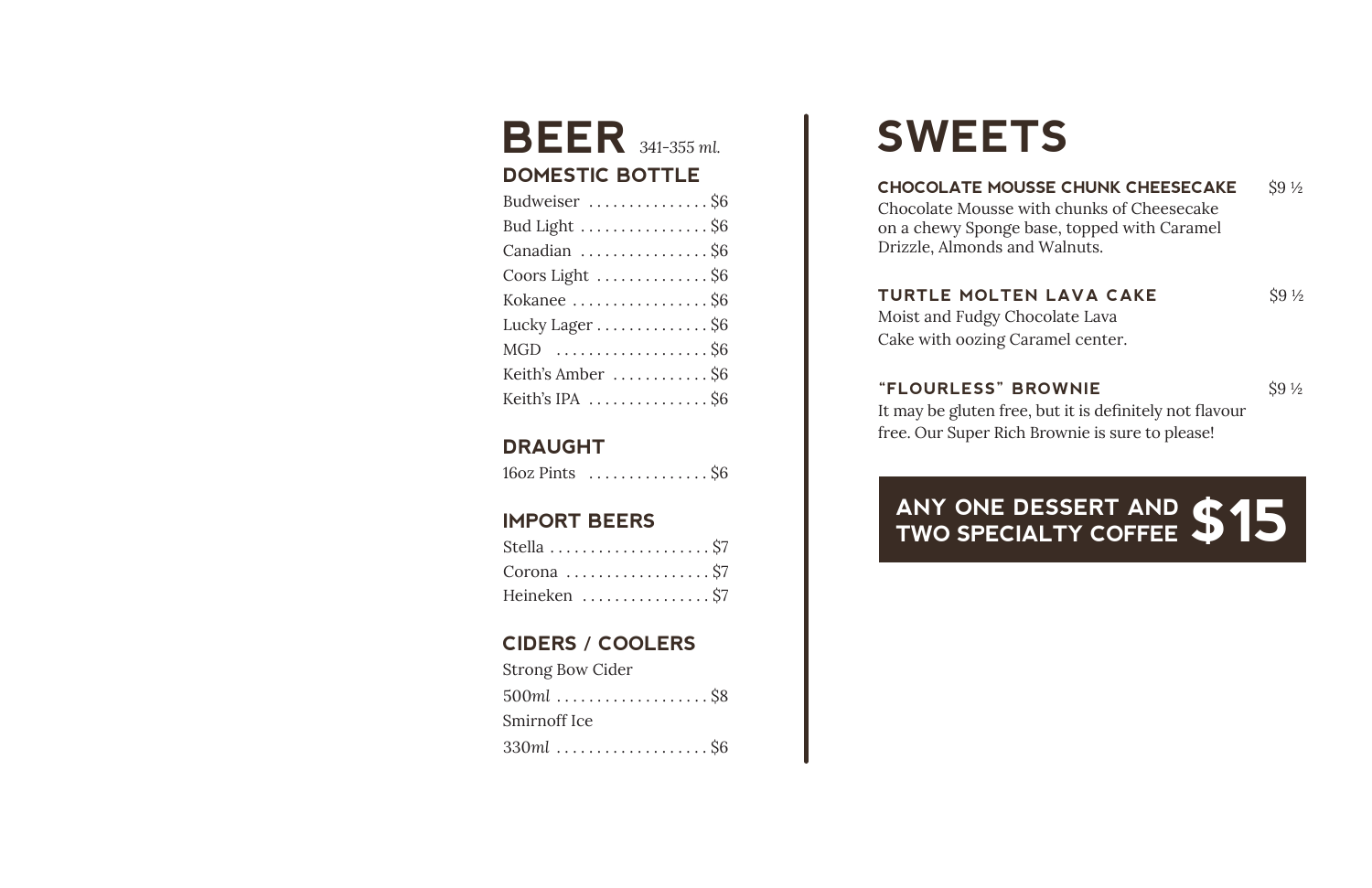### **SHARE PLATES . . . . . . . . . \$8.95**

### **TACOS**

Soft Taco Shells filled with Battered White Fish or Chicken, Lettuce, Onions, Salsa and Cilantro.

 **DRY RIBS** Served with ranch.

**CALAMARI** Lightly Breaded Calamari with Sliced Peppers, Onions and Fresh Tzatziki.

**FOUR CHEESE SPINACH DIP** House Made Creamy Blend of Four Cheeses, Spinach, Red Pepper and Onion. Served warm with Pita Chips.

**VALLEY POUTINE**  French fries, cheese curds and house made gravy. **MOZZA STICKS**

**MAPLE BACON POTATO SKINS** Russet Potatoes, Cheddar and Mozzarella Cheese, Crisp Maple Bacon, Green Onion And Sour Cream.

 **BBQ STACKED RIBS** Slow Cooked Pork Back Ribs, quickly Fried Crisp, Smoky BBQ Sauce and Fries.

### **PEROGIES**

Cheddar Cheese Stuffed Dumplings, Pan Fried, Chipotle Mayo, Sour Cream and Green Onions. **Add bacon \$1**

### **QUESADILLA**

Marinated Chicken in a Flour Tortilla with Shredded Cheddar, Sauteed Peppers and Onions, Sour Cream and Fresh Salsa.

### **NACHOS FOR ONE**

Nacho Chips, Cheddar Cheese, Jalapenos, Tomato, Green Onions, Fresh Salsa and Sour Cream.

served with marinara.

**DEEP FRIED PICKLES** Served with ranch.

**BAKED BRUSCHETTA** Tomato, Confit Garlic, Parmesan, Balsamic Reduction and Warm Focaccia.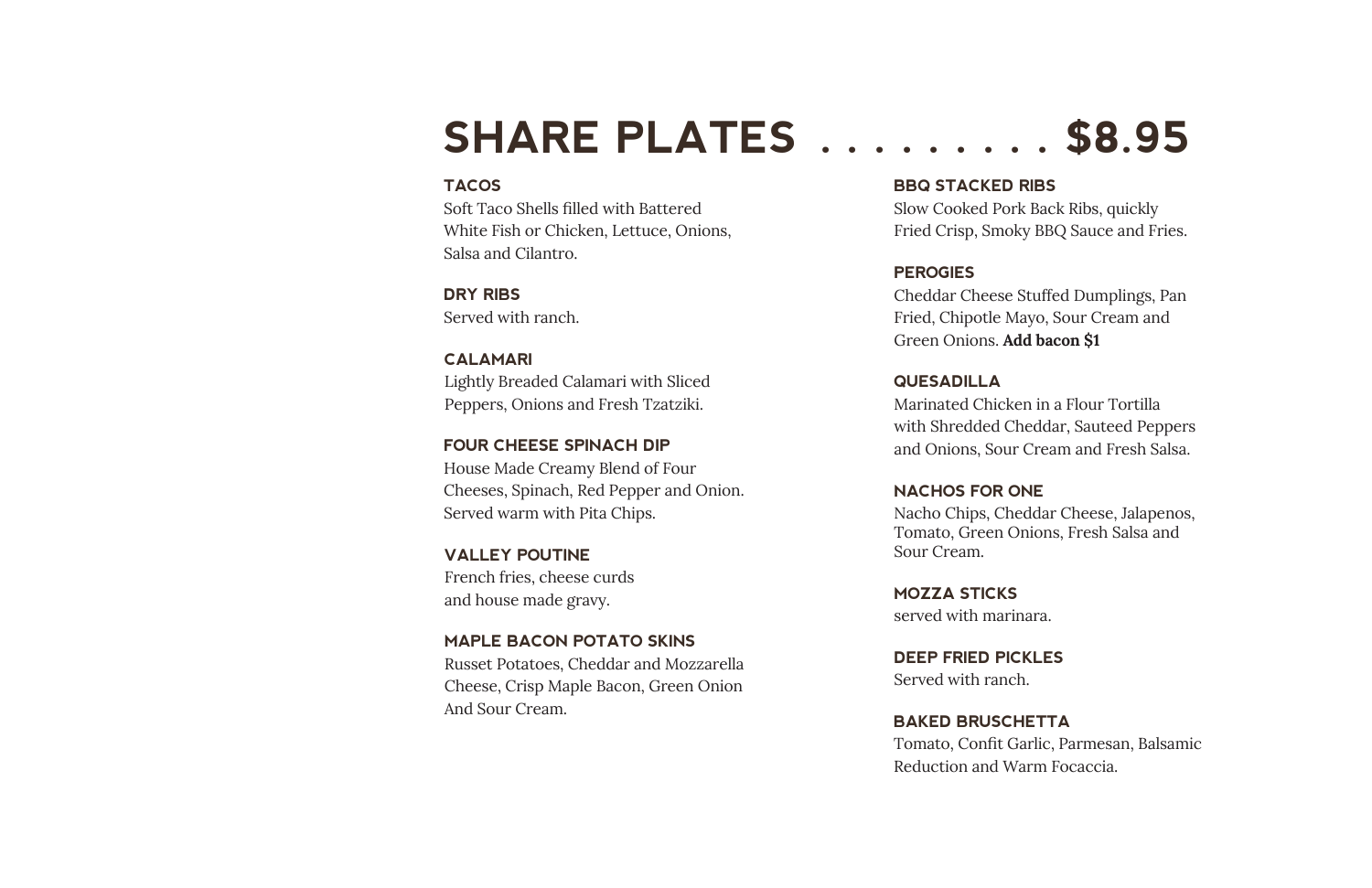## **BIGGER PLATES**

#### l **CALIFORNIA CHICKEN SALAD**

\$15

California Greens topped with Red Peppers, Fresh Tomatoes, Crumbled Feta Cheese, Raisins, Croutons, Mixed Seeds and Nuts, and finished with our Spicy Honey Citrus Dressing topped with a Freshly Grilled Chicken Breast.

### **STEAK SANDWICH**

\$15

\$28

Grilled 6oz NY Strip Steak, Mushrooms, Onion Rings and Garlic Toast.

**SHARE PLATTER** Wings, Dry Ribs, Onion Rings and Spinach Dip. **CLASSIC CHEESE BURGER**

6oz Beef Patty, Lettuce, Tomato, Red Onion, Brioche Bun, Cheddar Cheese, Dijon Mayo and Tomato Jam.

### **BACON ONION BURGER**

6oz Beef Patty, Bacon Onion Jam, Brioche Bun, Swiss Cheese and Dijon Mayo.

### **THE WHISKEY BURGER**

\$15

\$18

\$15

\$15

6oz Beef Patty, Whiskey BBQ Sauce, Swiss Cheese, Smoky Bacon on a Brioche Bun.

### **MOUNTAIN RANGE NACHOS**

House Made Chips, Baked with Red Onions, Tomatoes, Bell Peppers, Cheddar and Mozzarella. Topped with Jalapenos, Green Onions, Salsa and Sour Cream